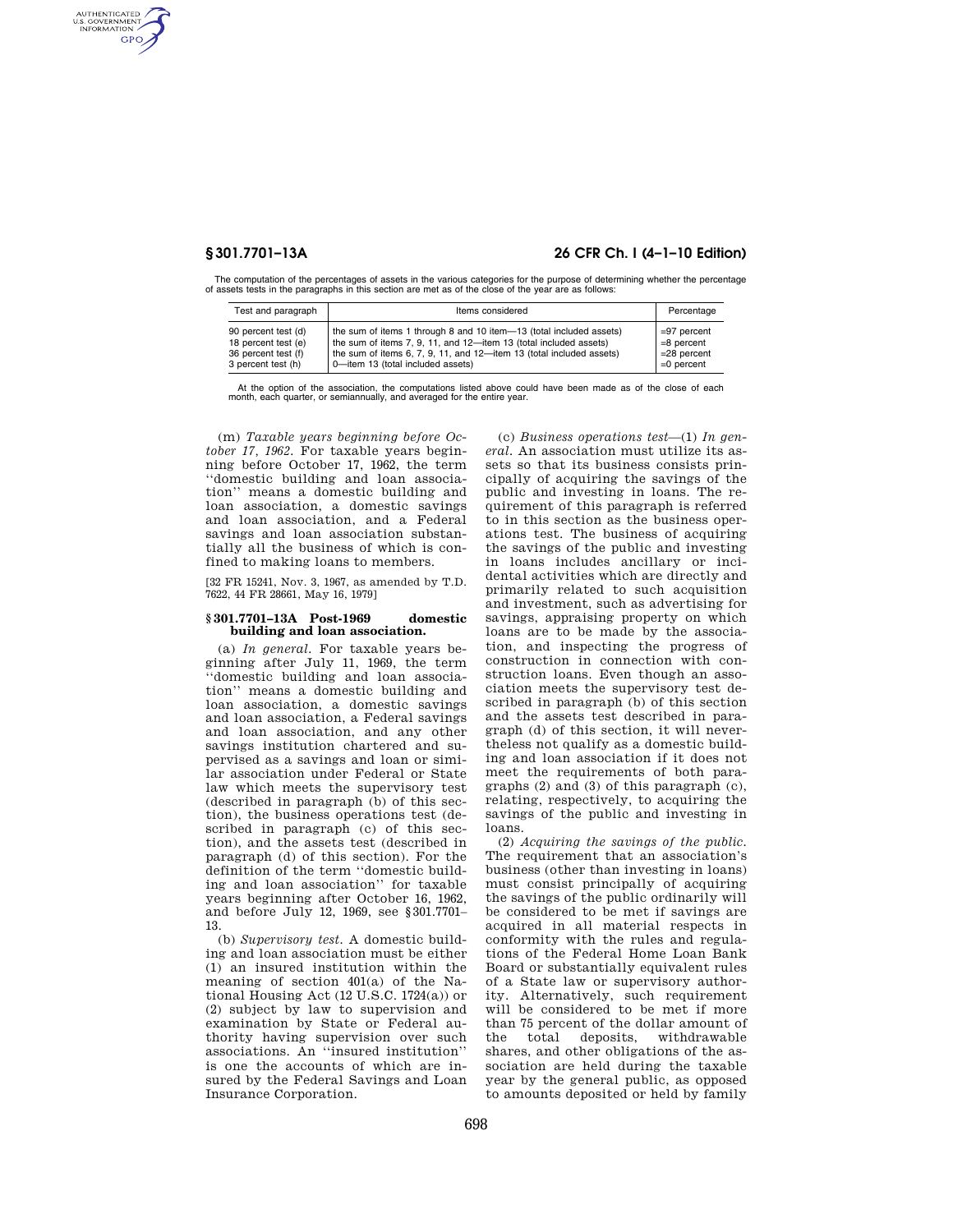#### **Internal Revenue Service, Treasury § 301.7701–13A**

or related business groups or persons who are officers or directors of the association. However, the preceding sentence shall not apply if the dollar amount of other obligations of the association outstanding during the taxable year exceeds 25 percent of the dollar amount of the total deposits, withdrawable shares, and other obligations of the association outstanding during such year. For purposes of this paragraph, the term ''other obligations'' means notes, bonds, debentures, or other obligations, or other securities (except capital stock), issued by an association in conformity with the rules and regulations of the Federal Home Loan Bank Board or substantially equivalent rules of a State law or supervisory authority. The term ''other obligations'' does not include an advance made by a Federal Home Loan Bank under the authority of section 10 or 10b of the Federal Home Loan Bank Act (12 U.S.C. 1430, 1430b) as amended and supplemented. Both percentages specified in this paragraph shall be computed either as of the close of the taxable year or, at the option of the taxpayer, on the basis of the average of the dollar amounts of the total deposits, withdrawable shares, and other obligations of the association held during the taxable year. Such averages shall be determined by computing each percentage specified either as of the close of each month, as of the close of each quarter, or semiannually during the taxable year and by using the yearly average of the monthly, quarterly, or semiannual percentages obtained. The method selected must be applied uniformly for the taxable year to both percentages, but the method may be changed from year to year.

(3) *Investing in loans*—(i) *In general.*  The requirement that an association's business (other than acquiring the savings of the public) must consist principally of investing in loans will be considered to be met for a taxable year only if more than 75 percent of the gross income of the association consists of—

(*a*) Interest or dividends on assets defined in paragraphs (1), (2), and (3) of paragraph (e) of this section,

(*b*) Interest on loans,

(*c*) Income attributable to the portion of property used in the association's business, as defined in paragraph (e)(11) of this section,

(*d*) So much of the amount of premiums, discounts, commissions, or fees (including late charges and penalties) on loans which have at some time been held by the association, or for which firm commitments have been issued, as is not in excess of 20 percent of the gross income of the association,

(*e*) Net gain from sales and exchanges of governmental obligations, as defined in paragraph (e)(2) of this section, or

(*f*) Income, gain or loss attributable to foreclosed property, as defined in paragraph (e)(9) of this section, but not including such income, gain or loss which, pursuant to section 595 and the regulations thereunder, is not included in gross income.

Examples of types of income which would cause an association to fail to meet the requirements of this paragraph if, in the aggregate, they equal or exceed 25 percent of gross income, are: The excess of gains over losses from sales of real property (other than foreclosed property); rental income (other than on foreclosed property and the portion of property used in the association's business); premiums, commissions, and fees (other than commitment fees) on loans which have never been held by the association; and insurance brokerage fees.

(ii) *Computation of gross income.* For purposes of this paragraph, gross income is computed without regard to—

(*a*) Gain or loss on the sale or exchange of the portion of property used in the association's business as defined in paragraph (e)(11) of this section.

(*b*) Gain or loss on the sale or exchange of the rented portion of property used as the principal or branch office of the association, as defined in paragraph (e)(11) of this section, and

(*c*) Gains or losses on sales of participations, and loans, other than governmental obligations defined in paragraph (e)(2) of this section.

For purposes of this paragraph, gross income is also computed without regard to items of income which an association establishes arise out of transactions which are necessitated by exceptional circumstances and which are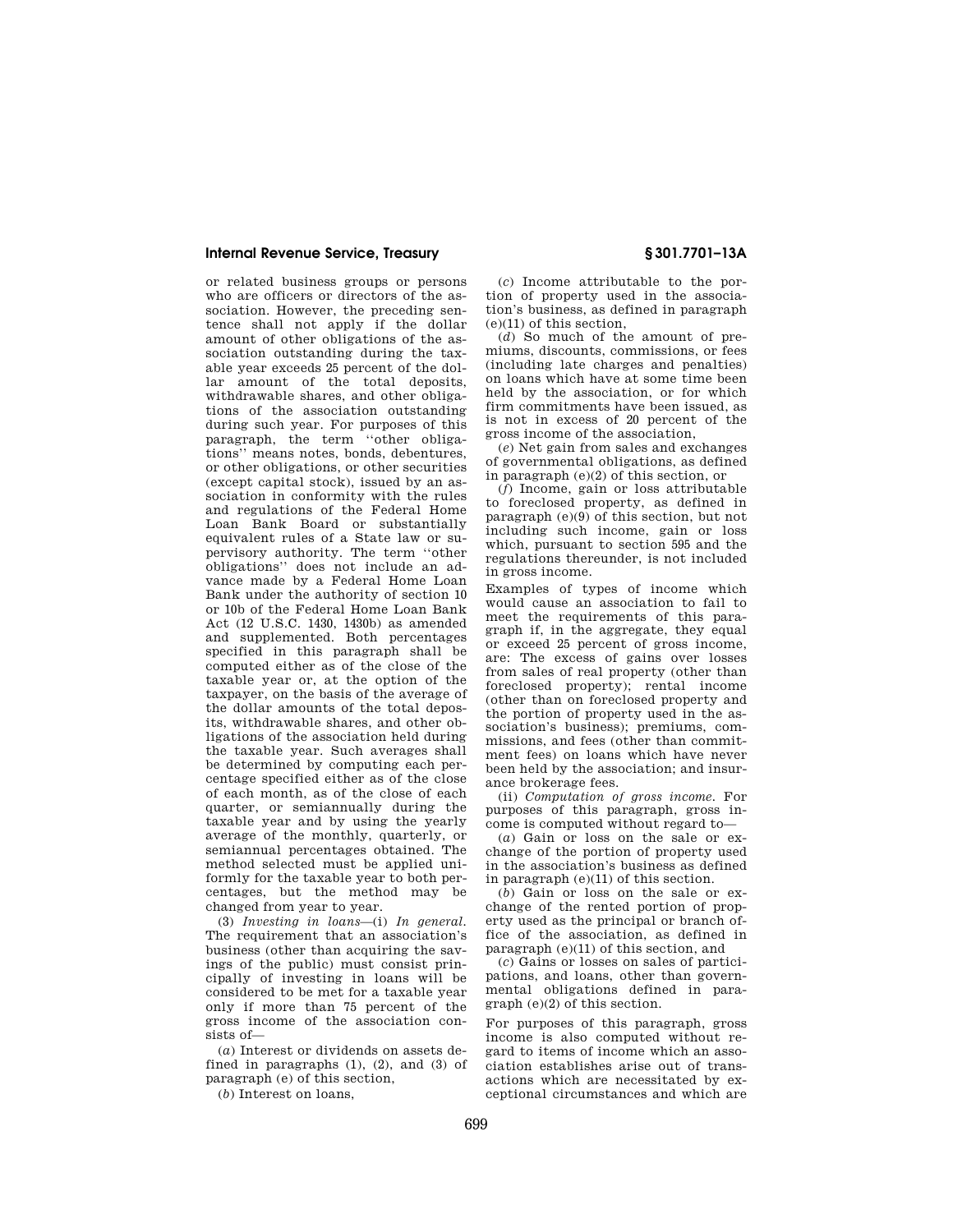not undertaken as recurring business activities for profit. Thus, for example, an association would meet the investing in loans requirement if it can establish that it would otherwise fail to meet that requirement solely because of the receipt of a nonrecurring item of income due to exceptional circumstances. For this purpose, transactions necessitated by an excess of demand for loans over savings capital in the association's area are not to be deemed to be necessitated by exceptional circumstances. For purposes of paragraph  $(c)(3)(ii)(c)$  of this section, the term ''sales of participations'' means sales by an association of interests in loans, which sales meet the requirements of the regulations of the Federal Home Loan Bank Board relating to sales of participations, or which meet substantially equivalent requirements of State law or regulations relating to sales of participations.

(iii) *Reporting requirement.* In the case of income tax returns for taxable years beginning after July 11, 1969, there is required to be filed with the return a statement showing the amount of gross income for the taxable year in each of the categories described in paragraph (c)(3)(i) of this section.

(d) *60 percent of assets test.* At least 60 percent of the amount of the total assets of a domestic building and loan association must consist of the assets defined in paragraph (e) of this section. The percentage specified in this paragraph is computed as of the close of the taxable year or, at the option of the taxpayer, may be computed on the basis of the average assets outstanding during the taxable year. Such average is determined by making the appropriate computation described in this section either as of the close of each month, as of the close of each quarter, or semiannually during the taxable year and by using the yearly average of the monthly, quarterly, or semiannual percentage obtained for each category of assets defined in paragraph (e) of this section. The method selected must be applied uniformly for the taxable year to all categories of assets, but the method may be changed from year to year. For purposes of this paragraph, it is immaterial whether the association originated the loans defined in para-

## **§ 301.7701–13A 26 CFR Ch. I (4–1–10 Edition)**

graphs (4) through (8) and (10) of paragraph (e) of this section or purchased or otherwise acquired them in whole or in part from another. See paragraph (f) of this section for definition of certain terms used in this paragraph and in paragraph (e) of this section, and for the determination of amount and character of loans.

(e) *Assets defined.* The assets defined in this paragraph are—

(1) *Cash.* The term ''cash'' means cash on hand, and time or demand deposits with, or withdrawable accounts in, other financial institutions.

(2) *Governmental obligations.* The term ''governmental obligations'' means—

(i) Obligations of the United States,

(ii) Obligations of a State or political subdivision of a State, and

(iii) Stock or obligations of a corporation which is an instrumentality of the United States, a State, or a political subdivision of a State,

other than obligations the interest on which is excludable from gross income under section 103 and the regulations thereunder.

(3) *Deposit insurance company securities.* The term ''deposit insurance company securities'' means certificates of deposit in, or obligations of, a corporation organized under a State law which specifically authorizes such corporation to insure the deposits or share accounts of member associations.

(4) *Passbook loan.* The term ''passbook loan'' means a loan to the extent secured by a deposit, withdrawable share, or savings account in the association, or share of a member of the association, with respect to which a distribution is allowable as a deduction under section 591.

(5) *Residential real property loan.* [Reserved]

(6) *Church loan.* [Reserved]

(7) *Urban renewal loan.* [Reserved]

(8) *Institutional loan.* [Reserved]

(9) *Foreclosed property.* [Reserved]

(10) *Educational loan.* [Reserved]

(11) *Property used in the association's business*—(i) *In general.* The term ''property used in the association's business'' means land, buildings, furniture, fixtures, equipment, leasehold interests, leasehold improvements, and other assests used by the association in the conduct of its business of acquiring